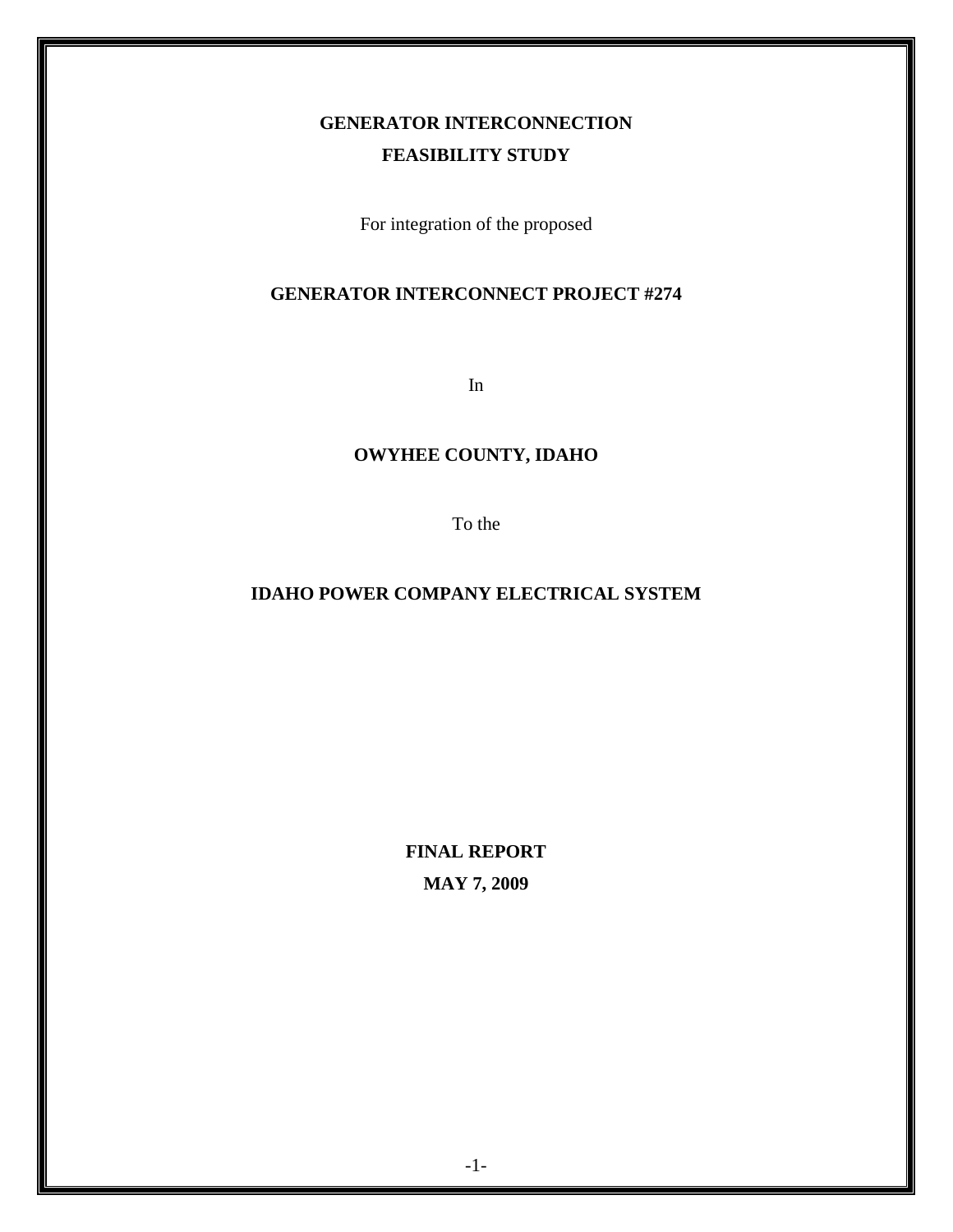#### **1.0 Introduction**

Generator Interconnect Project (GINT) #274 has contracted with Idaho Power Company (IPC) to perform a Generator Interconnection Feasibility Study for the integration of its 10.0MW photovoltaic project.

This report documents the basis for and the results of this Feasibility Study for GINT #274. It describes the proposed project, the study cases used, the impact of associated projects, and results of all work in the areas of concern.

### **2.0 Summary**

The proposed project is a 10MW photovoltaic project consisting of five 2000 kW solar inverters.

Two IPC transmission lines are each located within proximity of the proposed interconnection  $\mathcal{L}_\mathcal{A}$ . After considering the other proposed generation projects in the queue ahead of this project, there is adequate capacity available in this area to serve this project.

The substation serving this area is IPC's substation. Currently, there is adequate capacity at this substation to serve the proposed 10MW photovoltaic project. The distribution feeder serving this area is Canyon Creek 1 (Canadian Creek of the feeder of  $\overline{C}$ ). Upgrades to the feeder will be necessary to serve this project whether the customer only operates a single 2000kW generator or whether they operate all five 2000kW generators.

Since the project will be located along with Idaho Power customer loads, a generation interconnection package will be required at the point of interconnection.

The estimated cost of all known required upgrades and interconnection equipment is \$508,000.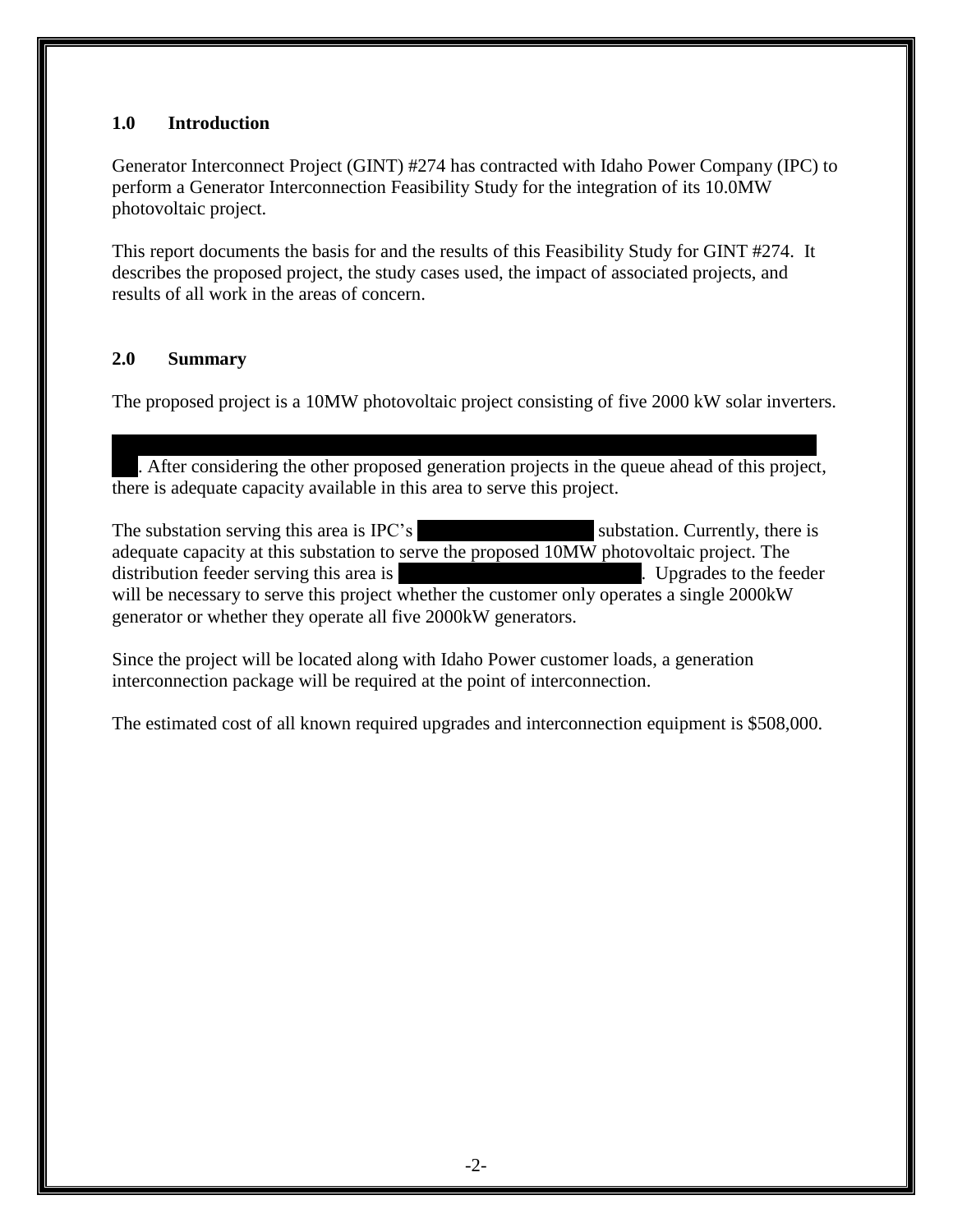### **3.0 Scope of Interconnection Feasibility Study**

The Interconnection Feasibility Study was done and prepared in accordance with Idaho Power Company Standard Generator Interconnection Procedures, to provide a preliminary evaluation of the feasibility of the interconnection of the proposed generating project to the Idaho Power system. As listed in the Interconnection Feasibility Study agreement, the Interconnection Feasibility Study report provides the following information:

- preliminary identification of any circuit breaker short circuit capability limits exceeded as a result of the interconnection;
- preliminary identification of any thermal overload or voltage limit violations resulting from the interconnection; and
- preliminary description and non-binding estimated cost of facilities required to interconnect the Small Generating Facility to the Distribution System and to address the identified short circuit and power flow issues.

All other proposed Generation projects prior to this project in the Generator Interconnect queue were considered in this study**.** A current list of these projects can be found on the Idaho Power Web site at the following URL:

**[http://www.oatioasis.com/ipco/index.html.](http://www.oatioasis.com/ipco/index.html)**

## **4.0 Description of Proposed Generating Project**

GINT #274 proposes to connect to the Idaho Power system approximately 10MW of generation (maximum project output) using five solar inverters, each rated 2000kW.

## **5.0 Description of Existing Transmission Facilities**

Two IPC transmission lines are each located within proximity of the proposed interconnection site. After considering the other proposed generation projects in the queue ahead of this project, there is adequate capacity available in this area to serve this project.

### **6.0 Description of Existing Substation Facilities**

The IPC substation serving the area surrounding GINT #274 has adequate capacity to interconnect this 10MW photovoltaic project.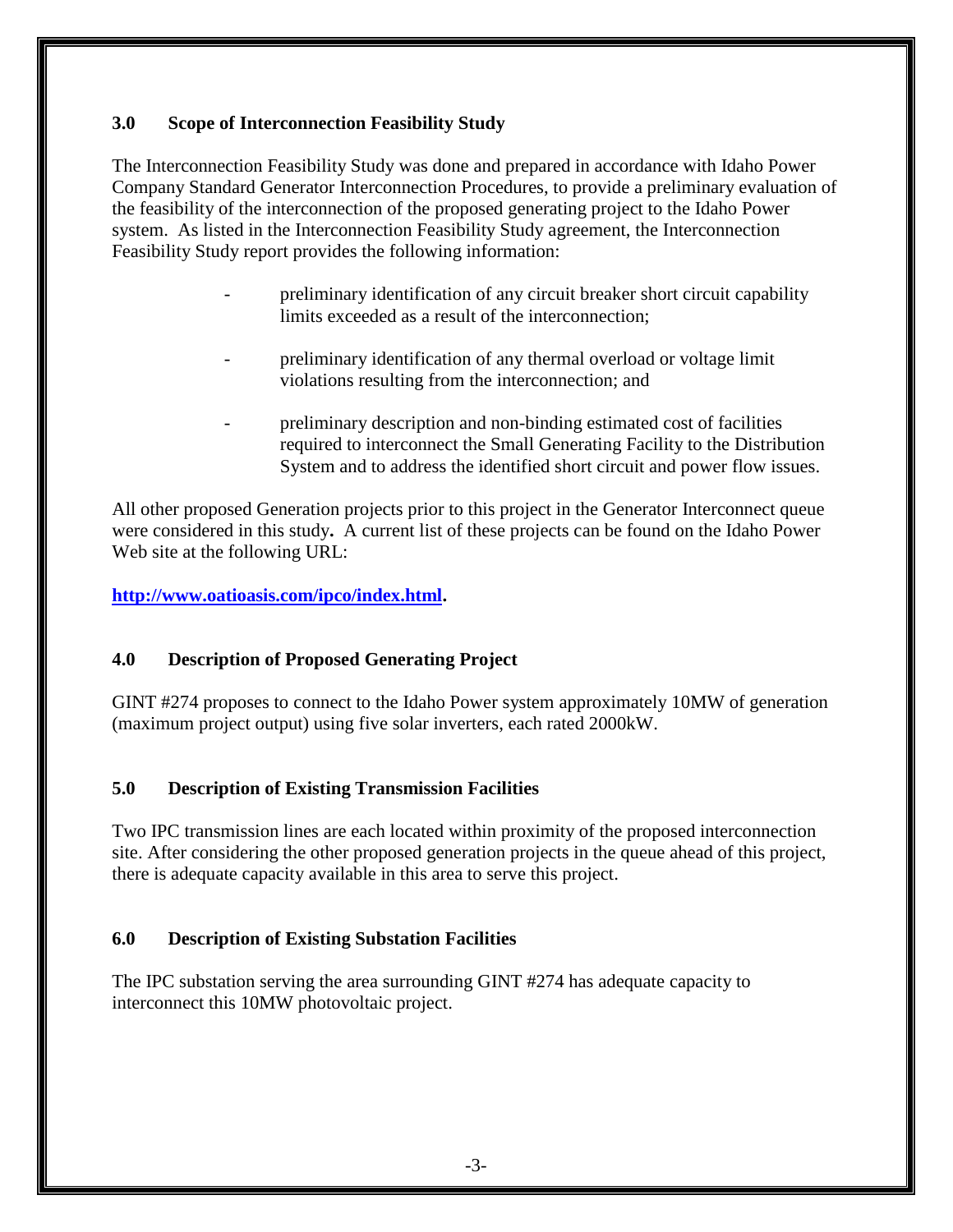## **7.0 Description of Existing Distribution Facilities**

The distribution feeder serving the area surrounding GINT  $#274$  is

is a 34.5 kV feeder, grounded wye, operating at  $34.5$  kV and  $12.5$  kV. The point of interconnection will occur at the 34.5kV voltage level.

Interconnecting GINT #274 to the 34.5kV system will require a facility upgrade; approximately 8500 feet of existing 12.5kV wood pole line will be overbuilt to operate at 34.5kV. This new 34.5kV line will serve as the generators' point of interconnection.

The point of interconnection will be to the existing 34.5 kV grounded wye feeder. Refer to Appendix A section 3 for additional grounding requirements.

### **8.0 Circuit Breaker Short Circuit Limits**

The feeder breaker is a GE type "OR-H" breaker designed for 1120 amps continuous load current with a maximum fault current interrupting rating of 12,000 amps. This breaker operates on a 34.5 kV feeder.

With the facility upgrade also included in the calculation, the short circuit current contribution from the five 2000kW synchronous generators at the GINT #274 is approximately 1650 Amps of fault current. This study indicates that there is adequate short circuit interrupting capability on the cannot constant substation breakers for the addition of the five generators.

## **9.0 Description and Cost Estimate of Required Facility Upgrades**

The existing distribution system  $($  and  $)$  must be upgraded to interconnect the 10MW GINT #274. To provide a 34.5kV interconnection voltage, approximately 8500 feet of existing 12.5kV wood pole line must be overbuilt with conductor operating at 34.5kV.

Since the generation will be located along with Idaho Power customer loads, a generation interconnection package will be required at the point of interconnection.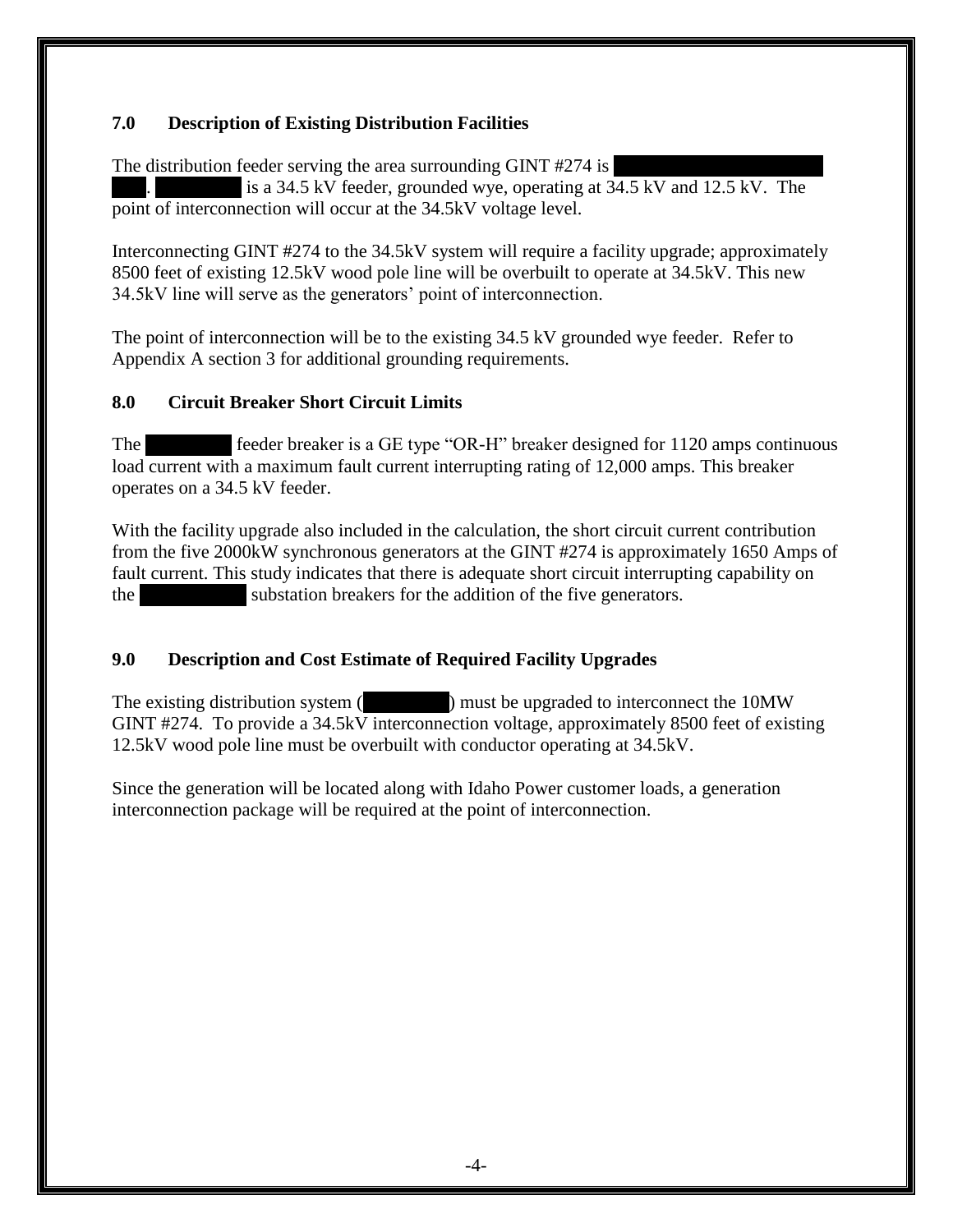The estimated costs to interconnect the 10MW GINT #274 are shown in Table 1. The generator interconnection protection package includes a 34.5 kV recloser, controls, CTs, PTs, and communications per Idaho Power's standard for generators connected to the distribution system. The estimated costs below include installation labor costs, IPC overheads and Idaho State sales tax. Tax Gross Up has not been included presuming construction of interconnection facilities will not qualify under IRS rules as a taxable event.

| <b>Description</b>                                                                             | <b>Estimated Cost</b> |
|------------------------------------------------------------------------------------------------|-----------------------|
| Overbuild approximately 8500 feet of existing<br>12.5kV line with conductor operating at 35kV. |                       |
|                                                                                                | \$388,000             |
| <b>Generation Interconnection Protection Package</b>                                           |                       |
| (Includes 34.5 kV recloser, controls, CTs, PTs,                                                |                       |
| and communications).                                                                           | \$120,000             |
| <b>Total Estimated Cost</b>                                                                    | \$508,000             |

Table 1: Estimated Costs Generator Interconnect

## **10.0 Description of Operating Requirements**

In addition to the upgrades listed in section 9.0 of this report, the proposed project must meet several operating requirements. The project must be controlled to operate at unity power factor or meet the voltage schedule provided by Idaho Power. If this requirement can not be met, further voltage studies will be necessary. Voltage flicker at startup and during operation will be limited to less than 5% as measured at the point of interconnection. It is preferable to bring each generating unit online separately to minimize voltage flicker on the distribution system.

The project is required to comply with the applicable Voltage and Current Distortion Limits found in IEEE Standard 519-1992 *IEEE Recommended Practices and Requirements for Harmonic Control in Electrical Power Systems*. The project must also limit the ground fault current at the point of interconnection to 20 Amps. See Appendix A for details.

### **11.0 Conclusions**

The requested interconnection of the 10MW GINT #274 to Idaho Power's system was studied. The results of this study confirm that the existing Idaho Power system can be upgraded to handle this project.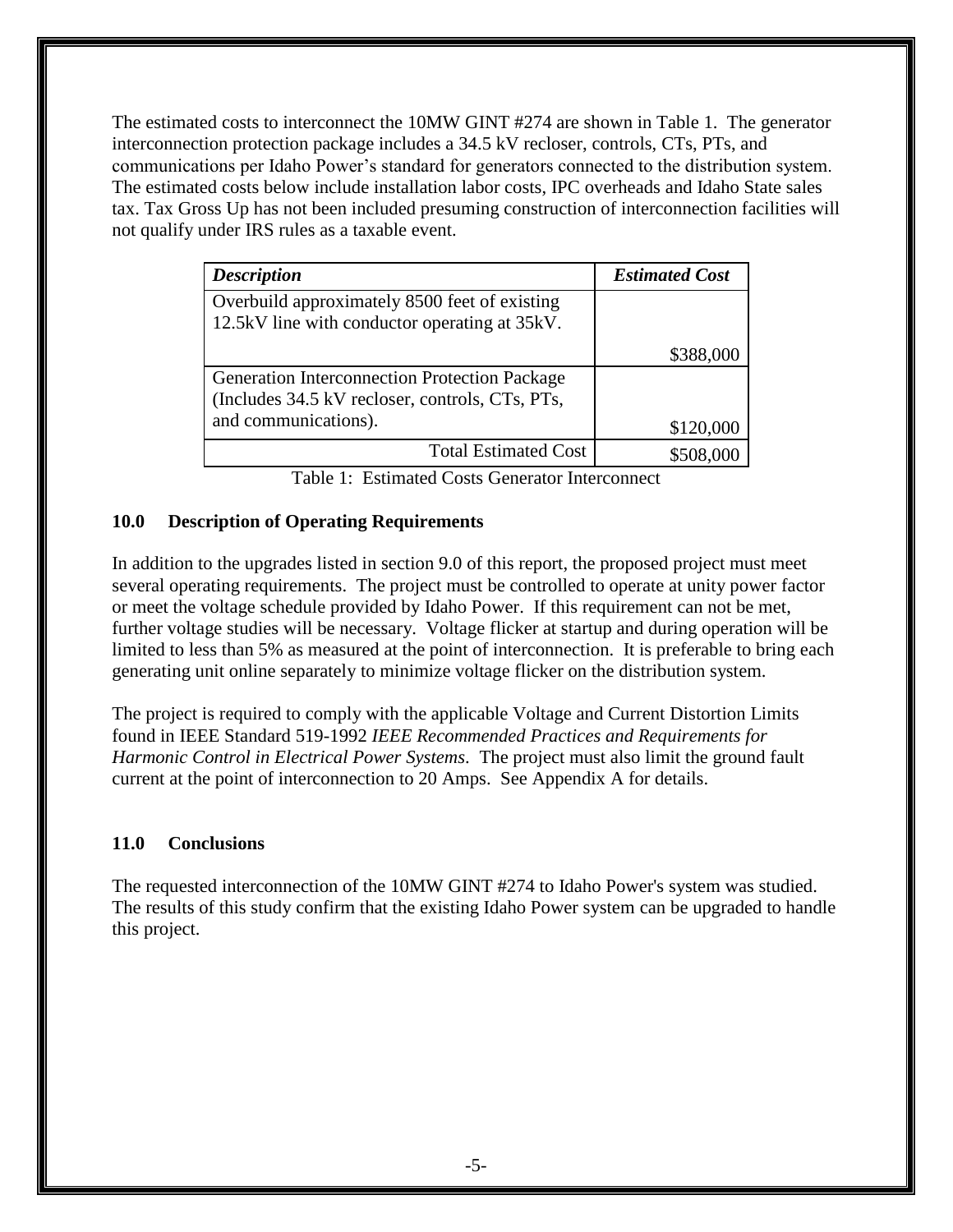# **APPENDIX A**

#### **A-1.0 Method of Study**

The Feasibility Study plan inserts the Project up to the maximum requested injection into the selected Western Electric Coordinating Council (WECC) power flow case and then, using Power World Simulator Version 12, examines the impacts of the new resource on Idaho Power's transmission system (lines, transformers, etc.) within the study area under various operating/outage scenarios. The WECC and Idaho Power reliability criteria and Idaho Power operating procedures were used to determine the acceptability of the configurations considered. The WECC case is a recent case modified to simulate stressed but reasonable pre-contingency energy transfers utilizing the IPC system. For distribution feeder analysis, Idaho Power utilizes Advantica's SynerGEE Software.

#### **A-2.0 Acceptability Criteria**

The following acceptability criteria were used in the power flow analysis to determine under which system configuration modifications may be required:

The continuous rating of equipment is assumed to be the normal thermal rating of the equipment. This rating will be as determined by the manufacturer of the equipment or as determined by Idaho Power. Less than or equal to 100% of continuous rating is acceptable.

Idaho Power's Voltage Operating Guidelines were used to determine voltage requirements on the system. This states, in part, that distribution voltages, under normal operating conditions, are to be maintained within plus or minus 5% (0.05 per unit) of nominal everywhere on the feeder. Therefore, voltages greater than or equal to 0.95 p.u. voltage and less than or equal to 1.05 p.u. voltage are acceptable.

Voltage flicker during starting or stopping the generator is limited to 5% as measured at the point of interconnection, per Idaho Power's T&D Advisory Information Manual.

Idaho Power's Reliability Criteria for System Planning was used to determine proper transmission system operation.

All customer generation must meet IEEE 519 and ANSI C84.1 Standards.

All other applicable national and Idaho Power standards and prudent utility practices were used to determine the acceptability of the configurations considered.

The stable operation of the system requires an adequate supply of volt-amperes reactive (VARs) to maintain a stable voltage profile under both steady-state and dynamic system conditions. An inadequate supply of VARs will result in voltage decay or even collapse under the worst conditions.